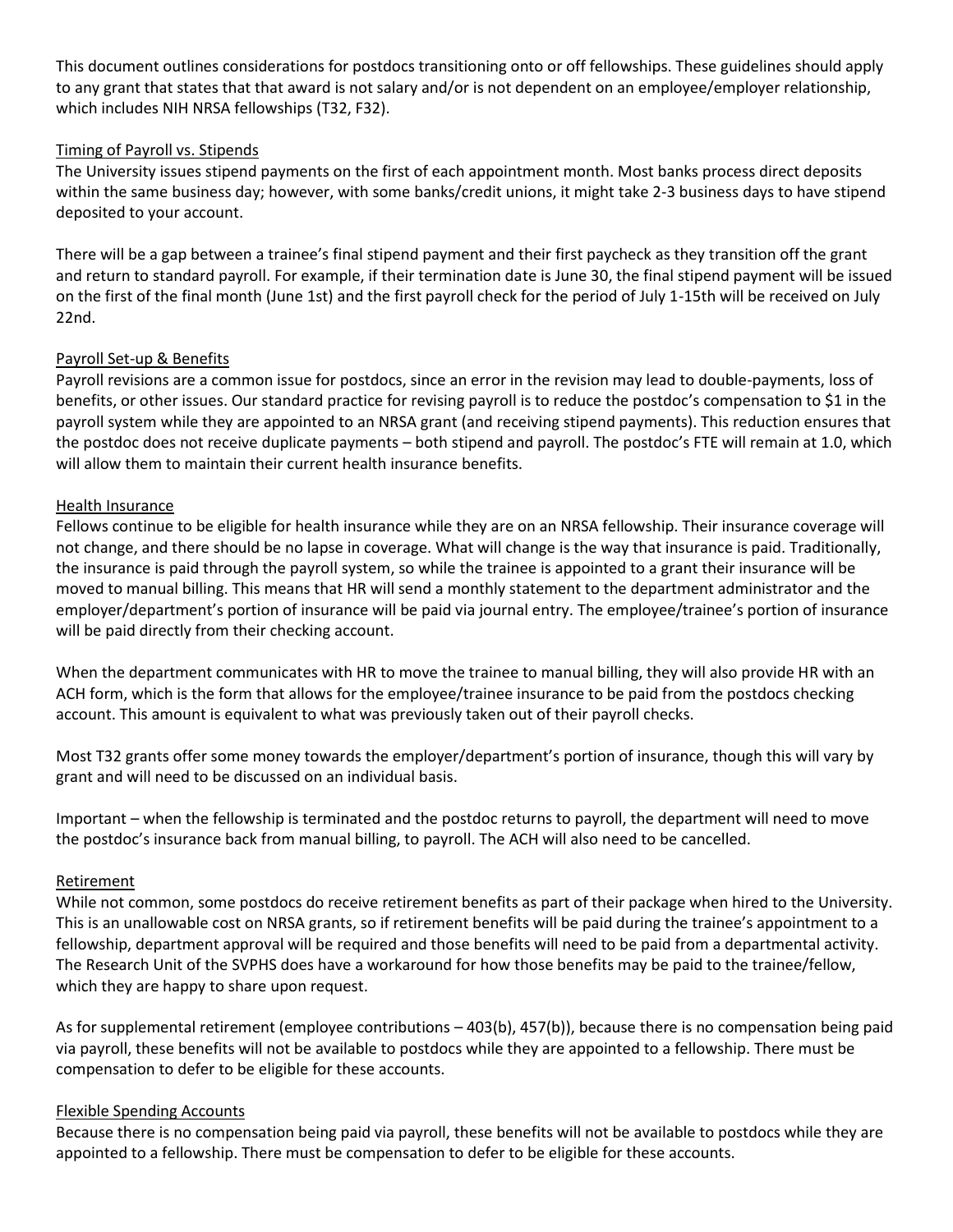## Taxes

Although stipends are not considered salaries, these payments are subject to federal and, sometimes, state income tax. There are no taxes withheld from stipend payments by the University of Utah, and the University does not issue 1099s. We recommend that postdocs consider paying estimated taxes.

Unfortunately, the University does not provide individual tax liability guidance, so our only option is to refer postdocs to their personal tax professional. T32 trainees can ask their HR liaison for a copy of their NIH Statement of Appointment, the U of U Traineeship form, and their award letter, which includes references to the applicable tax codes. (Section 117 of the Internal Revenue Code (26 U.S.C. 117) applies to the tax treatment of scholarships and fellowships.)

#### NIH Stipend Rates

NRSA stipend rates are set by NIH, as part of the annual Notice of Award (NOA). This means that the stipend being offered may be higher or lower than the postdoc's current salary. If the stipend is higher, then this is a win for the fellow. If the stipend is lower, the postdoc's home department may supplement the stipend to bring the fellow up to their University of Utah rate of pay so that the fellowship is not a penalty to them.

It is common for new NRSA rates to be released in the middle of a postdoc's fellowship appointment year. Per NIH guidelines, once a trainee is appointed to an NRSA fellowship, the stipend rate will remain unchanged for the full 12 month appointment (unless a revised NOA is issued). Upon reappointment, the fellow will receive an increase.

The stipend rate assigned to the postdoc is determined by the postdoctoral experience they have at the time of appointment. It is important to understand that experience is different than PhD degree date. If there is a gap between when the postdoc earned their degree and then starts their first postdoc position, the experience will be calculated based on when the postdoc begins their position.

## Parking

Trainees are responsible for pre-paying for parking permits through University Commuter Services. These costs are unallowable on the NRSA grants, and there is no administrative mechanism by which parking permit fees can be deducted from stipend checks.

## NIH Payback Obligation

Trainees will incur a payback obligation to NIH in the first 12 months of their NIH-supported postdoctoral research training period. However, if they continue their T32 training for a second year, that second year will fulfill the payback obligation of the first year. As an alternative, the first 12 months of payback obligation can be satisfied if they engage in a second 12 months of health-related research, health-related research training, or health-related teaching. The payback agreement will be electronically generated upon completion of the Statement of Appointment Form, at the time of appointment to the NIH grant. An original copy of this document must be mailed, with the original signature, to NIH.

## Award Letter

T32 administrators have access to an award letter to trainees prior to their appointment to T32 grants (from the SVPHS Research Unit). The letter addresses these issues and was developed in partnership with Legal, Accounts Payable, and GCA. If you have not received this letter, ask your grant administrator for it; they can contact Jessica Kieper for more information.

## Employment Verification

If postdocs need evidence of their employment (for loan applications, for example) during their fellowship, standard HR forms will show a salary of \$1. To circumvent this problem, we recommend asking your lender if these two documents are an acceptable substitute: 1) A letter from PI/mentor stating something like " is employed as a full-time postdoctoral fellow in the lab of in the Department of at the University of Utah. Her/his/their annual salary is \$  $\degree$ ." 2) A notarized letter from the trainee's home department administrative manager/director, including a copy of the Traineeship form and Vendor Summary report showing the trainee's stipend payments. All pages included in item 2 included a notary stamp. Letter includes language like: "I am writing to verify that \_\_\_\_\_\_ has been paid on a stipend through the University of Utah on the Metabolism Training Grant from  $\frac{f}{f}$  -  $\frac{f}{f}$ . Because stipend